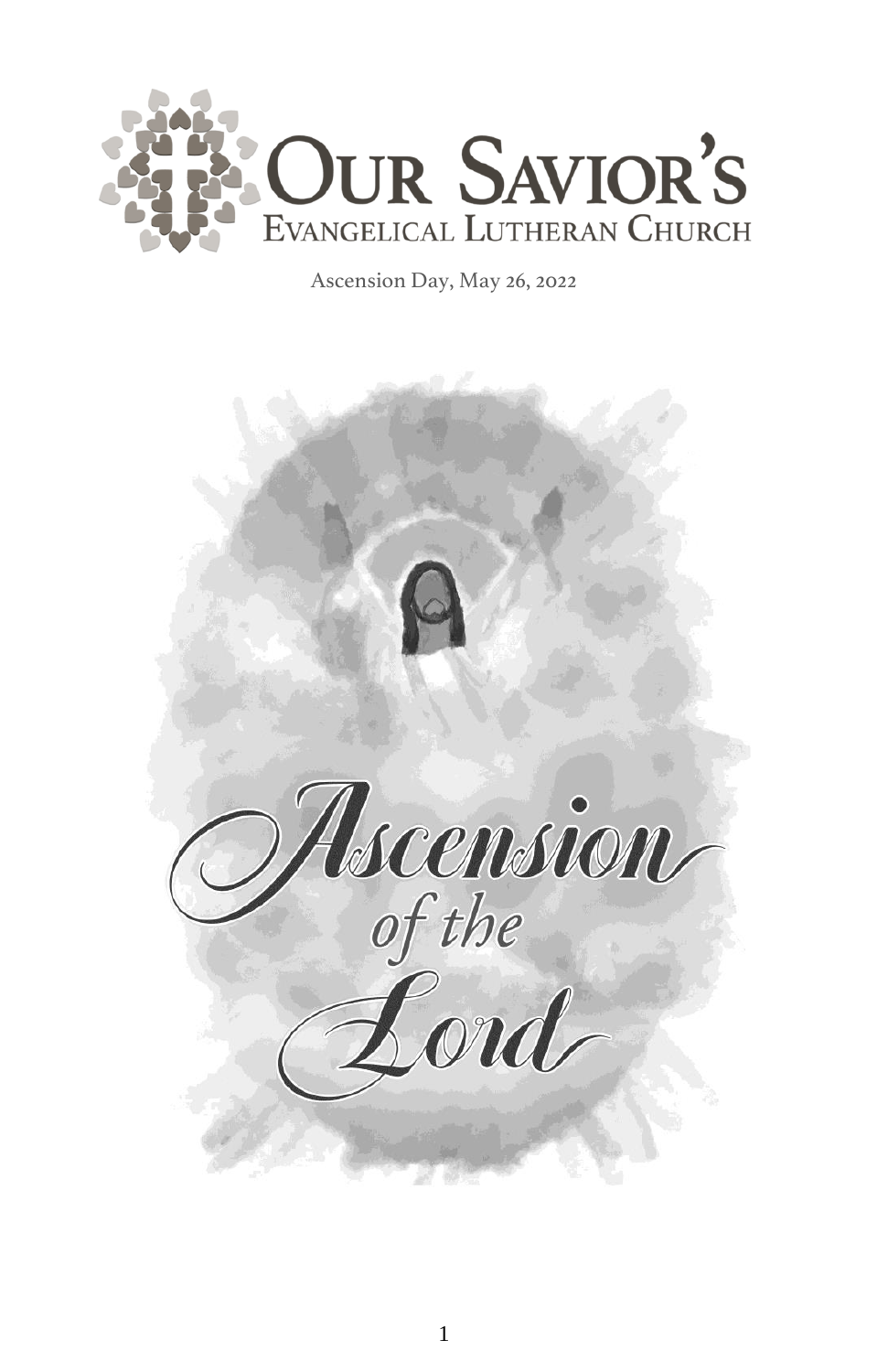# **Words of Welcome**

# **Opening Hymn** *CW 476 sts. 1–2*

1 On Christ's ascension I now build the hope of my ascension. This hope alone has always stilled all doubt and apprehension, for where the head is, there as well I know his members are to dwell when Christ shall come and call them.

2 Since Christ returned to claim his throne, great gifts for me obtaining, my heart will rest in him alone, no other rest remaining, for where my treasure went before, there all my thoughts will ever soar to still their deepest yearning.

Text: tr. William M. Czamanske, 1873–1964, alt.; Josua Wegelin, 1604–1640 Text: © 1941 Concordia Publishing House. Used by permission: OneLicense no. 716671

### *Stand*

# **Opening Responses**

The grace of our ascended Lord **†** Jesus Christ, the love of God, and the fellowship of the Holy Spirit be with you.

### **And also with you.**

Clap your hands, all you nations!

### **Shout to God with cries of joy!**

Christ is risen!

### **He is risen indeed! Alleluia!**

Christ is ascended!

### **He is ascended indeed! Alleluia!**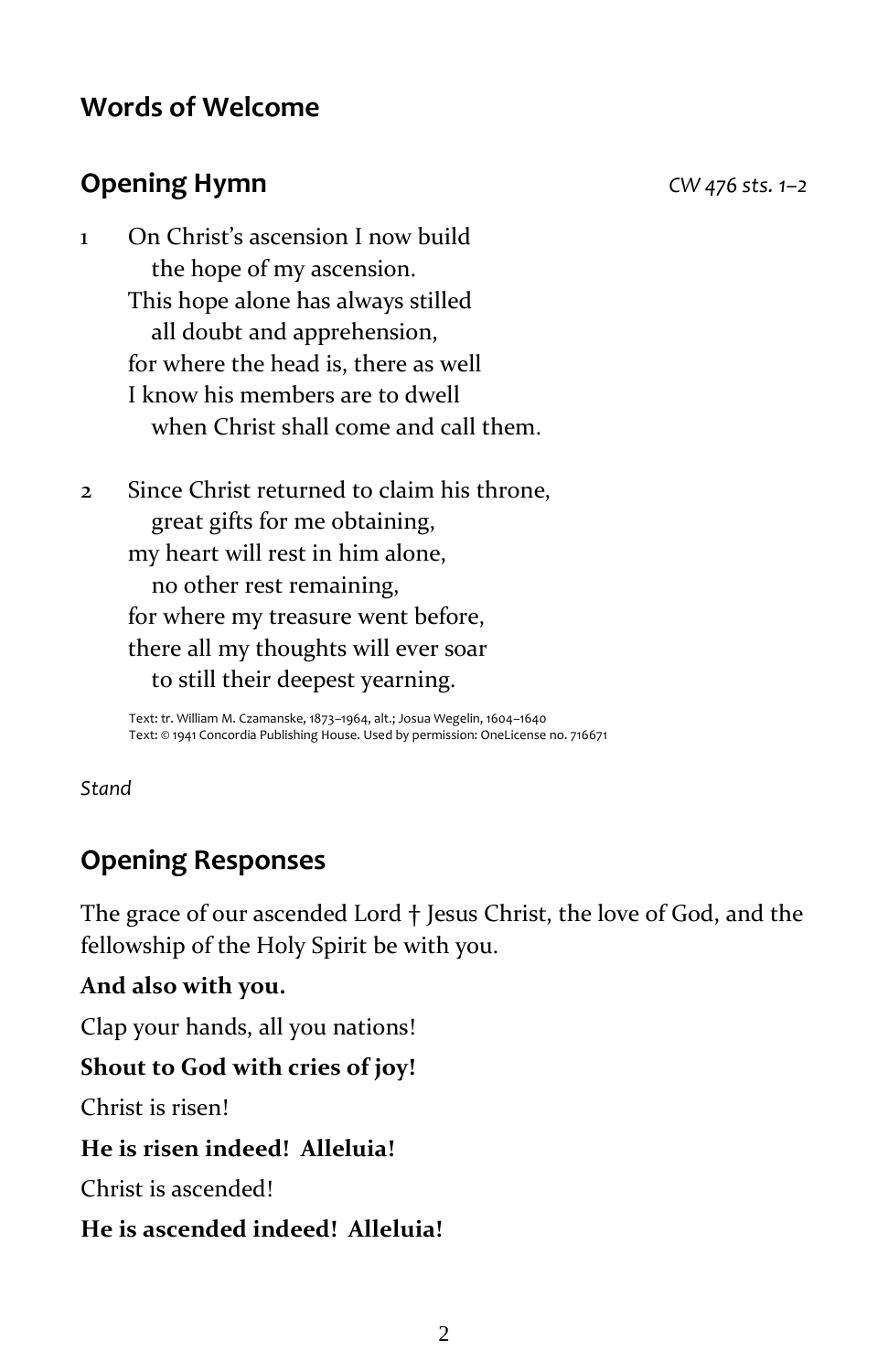# **Confession of Sins**

Our ascended Lord is with us always, yet we doubt his presence, love, and care. Because we are by nature sinful, we often overlook Jesus' promise to be with us always. We do not live our lives ready for his coming, and we neglect to share the Good News of Jesus so that others may be ready for his return in glory. In repentance for these and all our sins, let us take refuge in the infinite mercy of God our heavenly Father, seeking his grace for the sake of our Lord Jesus Christ.

**Lord of life, I confess that I am by nature dead in sin. For faithless worrying and selfish pride, For sins of habit and sins of choice, For the evil I have done and the good I have failed to do, You should cast me away from your presence forever. O Lord, I am sorry for my sins. Forgive me, for Jesus' sake.**

## **Absolution** *Luke 24:46–47*

Jesus said to his disciples, "This is what is written: The Christ will suffer and rise from the dead on the third day, and repentance and forgiveness of sins will be preached in his name to all nations, beginning at Jerusalem."

As a called servant of Christ, and by his authority, I forgive you all your sins in the name of the Father and of the **†** Son and of the Holy Spirit.

### **Amen.**

# **Hymn of Praise** *CW 476 st. 3*

3 O grant, dear Lord, this grace to me, recalling your ascension, that I may serve you faithfully, in thanks for my redemption; and then, when all my days will cease, let me depart in joy and peace in answer to my pleading.

> Text: tr. William M. Czamanske, 1873–1964, alt.; Josua Wegelin, 1604–1640 Text: © 1941 Concordia Publishing House. Used by permission: OneLicense no. 716671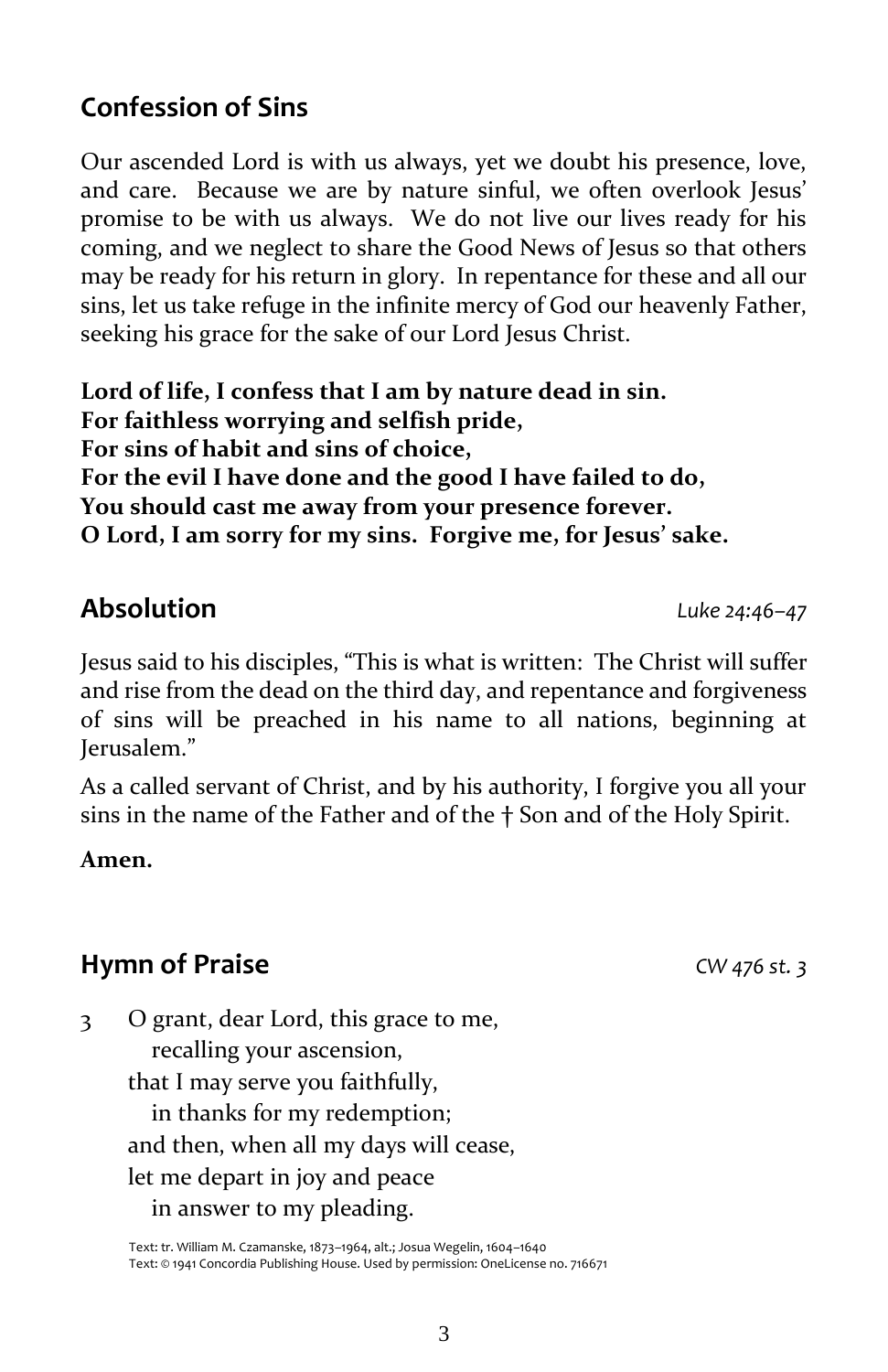# **Prayer of the Day**

Let us pray.

Lord Jesus, King of glory, on this day you ascended far above the heavens, and at God's right hand you rule the nations. Leave us not alone, we pray, but grant us the Spirit of truth that, at your command and by your power, we may be your witnesses in all the world; for you live and reign with the Father and the Holy Spirit, one God, now and forever.

**Amen.**

*Be seated*

# **Children's Anthem: By Faith CW 868**

*Children sing verses 1-3, congregation joins on v. 4-5*

# **The Word**

# **Reading The Ascension of Our Lord**

*A harmony based on the Gospels of Matthew, Mark, and Luke and the Acts of the Apostles*

In my former book, Theophilus, I wrote about all that Jesus began to do and to teach until the day He was taken up to heaven, after giving instructions through the Holy Spirit to the apostles He had chosen. After His suffering, He presented himself to them and gave many convincing proofs that He was alive. Jesus appeared to the apostles over a period of forty days and spoke about the kingdom of God.

Soon after the resurrection, the eleven disciples went to Galilee, to the mountain where Jesus had told them to go. When they saw Him, they worshiped Him; but some doubted. Then Jesus came to them and said, "All authority in heaven and on earth has been given to me. Therefore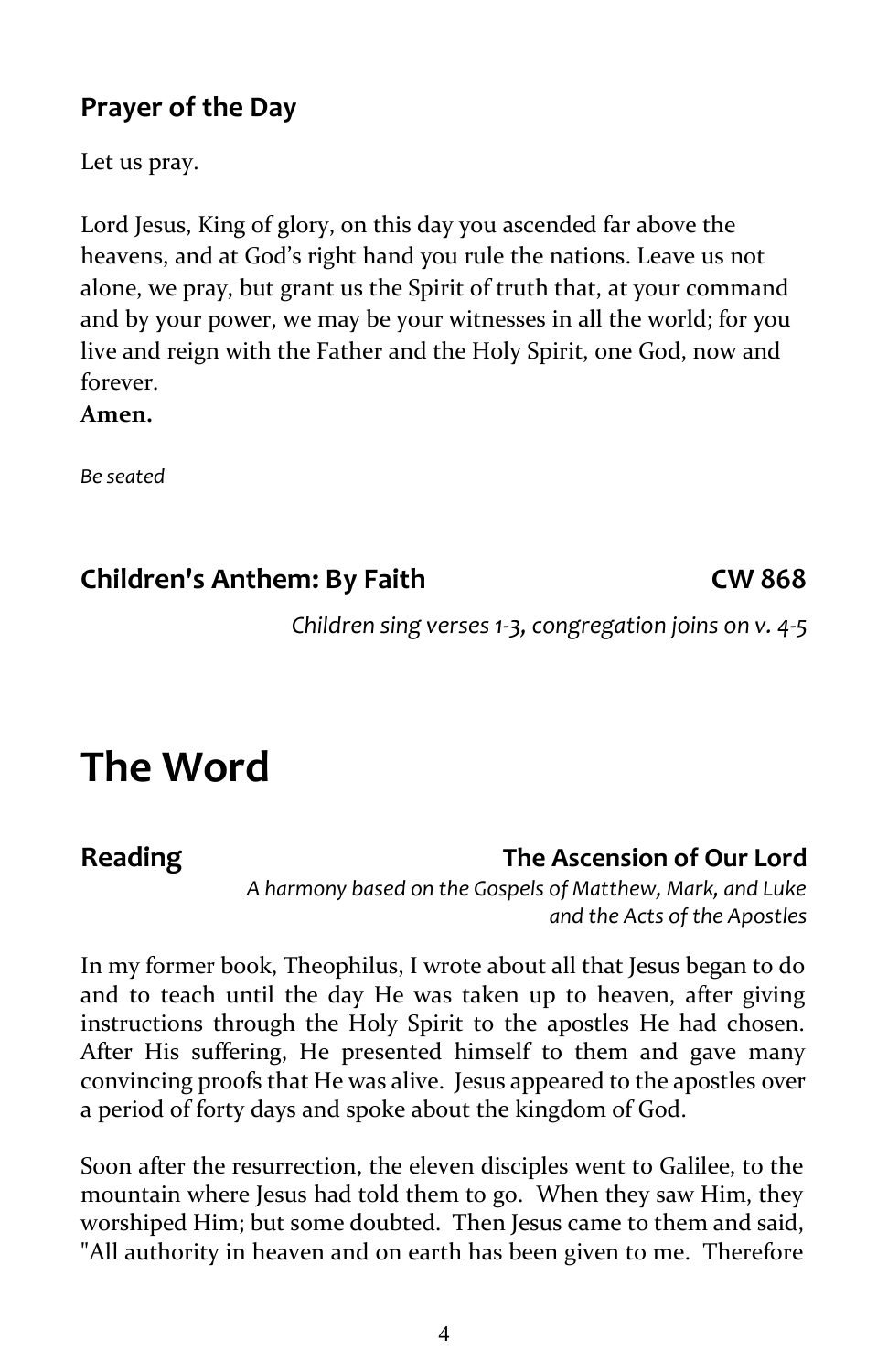go and make disciples of all nations, baptizing them in the name of the Father and of the Son and of the Holy Spirit, and teaching them to obey everything I have commanded you. And surely I am with you always, to the very end of the age."

On one occasion, Jesus said to them, "This is what I told you while I was still with you: Everything must be fulfilled that is written about me in the Law of Moses, the Prophets and the Psalms." Then He opened their minds so they could understand the Scriptures. Jesus told them, "This is what is written: The Messiah will suffer and rise from the dead on the third day, and repentance for the forgiveness of sins will be preached in His name to all nations, beginning at Jerusalem. You are witnesses of these things.

On another occasion, while he was eating with them, Jesus gave his disciples this command: "Do not leave Jerusalem, but wait for the gift my Father promised, which you have heard me speak about. I am going to send you what my Father has promised; but stay in the city until you have been clothed with power from on high." For John baptized with water, but in a few days you will be baptized with the Holy Spirit."

Then they gathered around Him and asked Him, "Lord, are you at this time going to restore the kingdom to Israel?" Jesus said to them: "It is not for you to know the times or dates the Father has set by his own authority. But you will receive power when the Holy Spirit comes on you; and you will be my witnesses in Jerusalem, and in all Judea and Samaria, and to the ends of the earth."

When Jesus had led them out to the vicinity of Bethany, He lifted up his hands and blessed them. While He was blessing them, He left them and was taken up into heaven before their very eyes, and a cloud hid Him from their sight. And He sat at the right hand of God.

The disciples were looking intently up into the sky as He was going, when suddenly two men dressed in white stood beside them. "Men of Galilee," they said, "why do you stand here looking into the sky? This same Jesus, who has been taken from you into heaven, will come back in the same way you have seen him go into heaven." Then they worshiped Him and returned to Jerusalem with great joy from the hill called the Mount of Olives, a Sabbath day's walk from the city. And they stayed continually at the temple, praising God.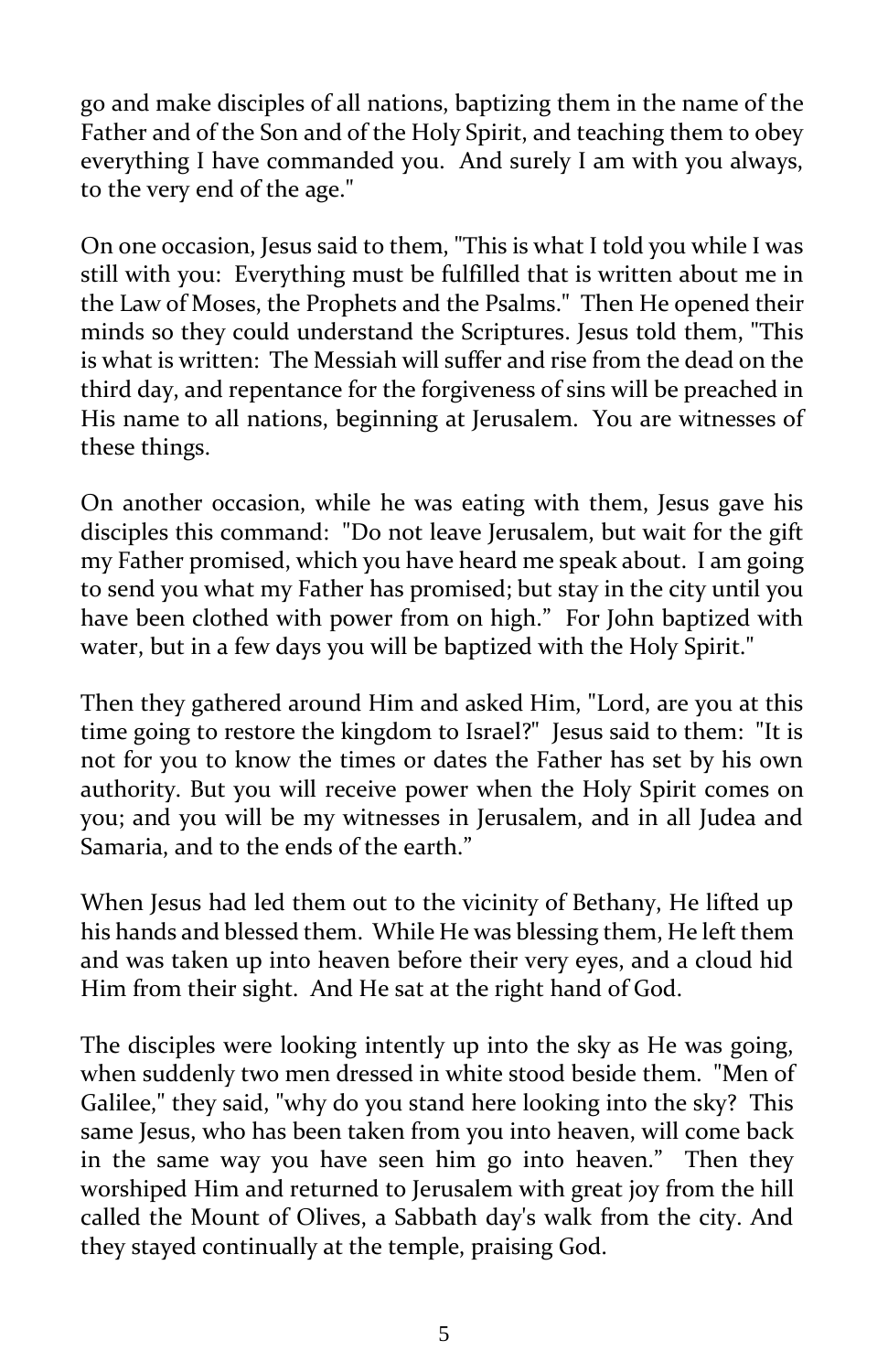*Be seated*

# **472 A Hymn of Glory Let Us Sing**

| All:         | A hymn of glory let us sing!<br>New songs throughout the world shall ring:<br>Alleluia, alleluia!<br>Christ, by a road before untrod,<br>ascends unto the throne of God.<br>Alleluia, alleluia!<br>Alleluia, alleluia, alleluia!                  |
|--------------|---------------------------------------------------------------------------------------------------------------------------------------------------------------------------------------------------------------------------------------------------|
| Pulpit side: | The holy apostolic band<br>upon the Mount of Olives stand,<br>Alleluia, alleluia!<br>and with his followers they see<br>their Lord ascend in majesty.<br>Alleluia, alleluia!<br>Alleluia, alleluia, alleluia!                                     |
|              | Lectern side: To them the shining angels cry,<br>"Why stand and gaze upon the sky?"<br>Alleluia, alleluia!<br>"This is the Savior," thus they say.<br>"This is his glorious triumph day."<br>Alleluia, alleluia!<br>Alleluia, alleluia, alleluia! |
| Men:         | "You see him now, ascending high<br>up to the portals of the sky."<br>Alleluia, alleluia!<br>"Hereafter Jesus you shall see<br>returning in great majesty."<br>Alleluia, alleluia!<br>Alleluia, alleluia, alleluia                                |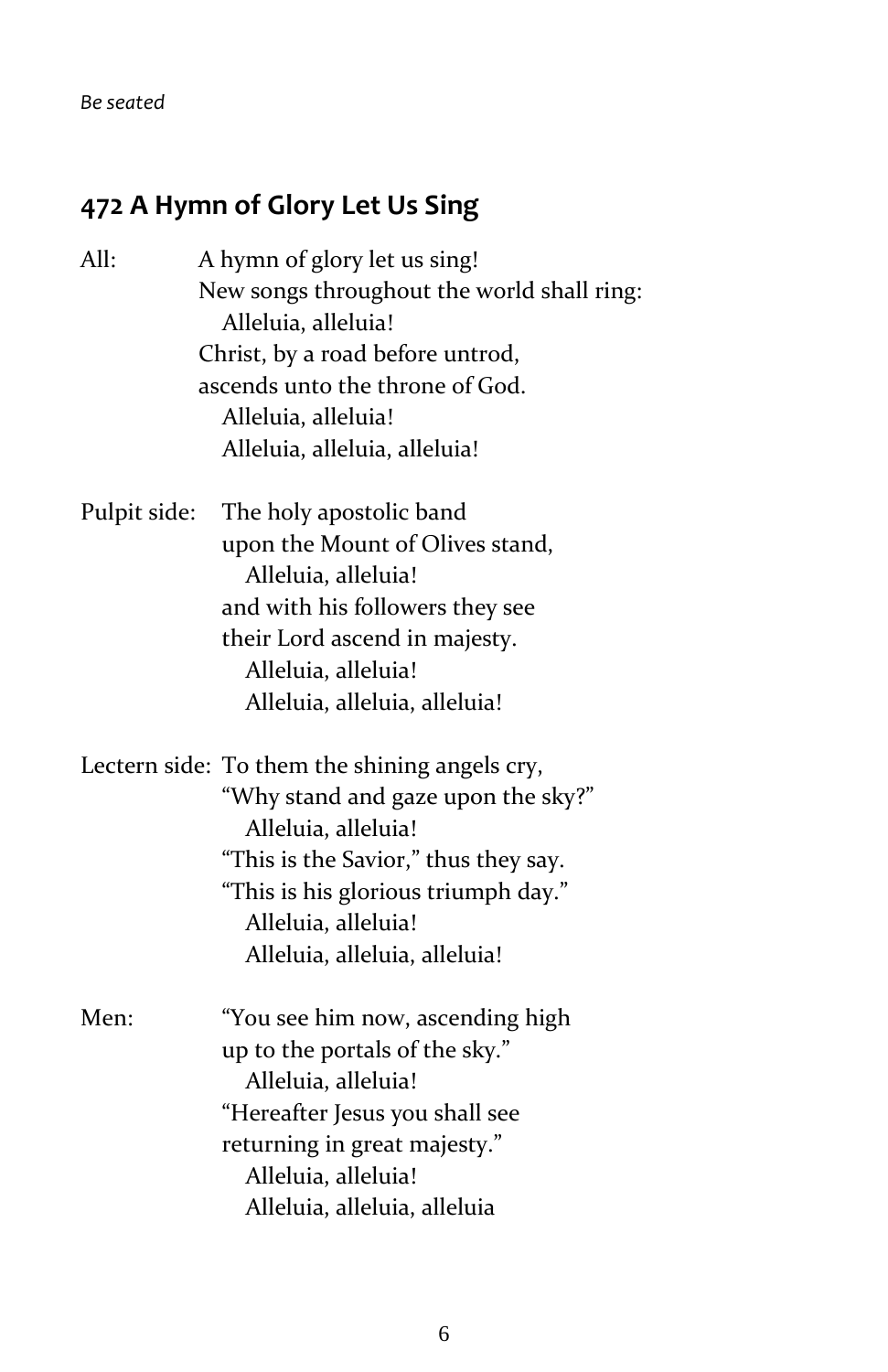Women: Be now our joy on earth, O Lord, and be our future great reward. Alleluia, alleluia! Then, throned with you forever, we shall praise your name eternally. Alleluia, alleluia! Alleluia, alleluia, alleluia! All: O risen Christ, ascended Lord, all praise to you let earth accord. Alleluia, alleluia! You are, while endless ages run, with Father and with Spirit one. Alleluia, alleluia! Alleluia, alleluia, alleluia!

Text: tr. composite; The Venerable Bede, 673–735, abr. Text: Public domain

# **Ascension Day Devotion**

*Stand*

**Confession of Faith** *Luther's Explanation of the Second Article*

- **I believe that Jesus Christ, true God, begotten of the Father from eternity, and also true man, born of the Virgin Mary, is my Lord. He has redeemed me, a lost and condemned creature, purchased and won me from all sin, from death, and from the power of the devil, not with gold or silver but with his holy, precious blood, and with his innocent suffering and death.**
- **All this he did that I should be his own, and live under him in his kingdom, and serve him in everlasting righteousness, innocence, and blessedness, just as he has risen from death and lives and rules eternally. This is most certainly true.**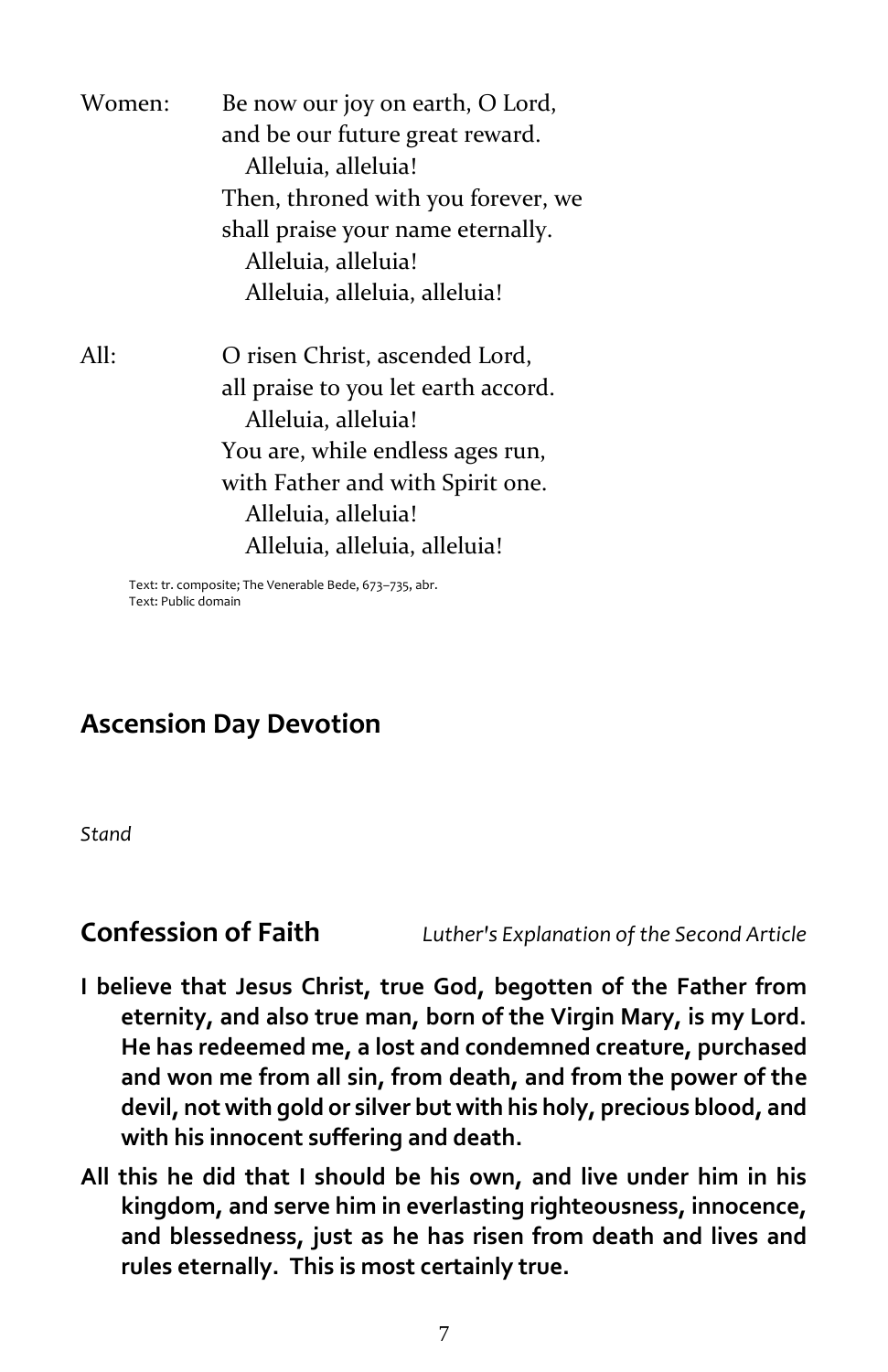# **Offering & Friendship Register**

*Moved by God's love in Christ, we offer him our first and best gifts, purely out of thanks to him. As the offering is gathered, please sign the Friendship Register as it is passed.*

*Stand*

# **Prayer of the Church**

O Lord, since your Son has gone up with a shout and the sound of a trumpet, ascended in triumph and is seated at your right hand, so open our lips to sing praises to our King, rejoicing and living in the truth of his victory for us. Lord, in your mercy, **hear our prayer.**

Heavenly Father, your Son has commanded us to go into all the world and proclaim the Gospel to the whole creation. Bless the proclamation of Your Church, that many may believe, be baptized and be saved. Lord, in your mercy, **hear our prayer.**

Merciful God, preserve your Holy Church here and scattered throughout the world. Give steadfast faith to all Christians by the preaching of your Word and through the Holy Sacraments, and send laborers into Your harvest. Enliven the love of your saints to bear one another's burdens and to show mercy toward those outside of the Church. Quicken us in the hope of eternal life in Christ Jesus. Lord, in your mercy, **hear our prayer.**

Ascended Savior, continue to bless Christian education among us. May we continue to hold high the lamp of true wisdom, your Word, that the light of salvation shines in a world lost in the darkness of unbelief and sin. Continue to give us an intense desire to support the work of training our youth. Continue to move parents to understand that the one thing needful for their children can be found daily in a Christian school.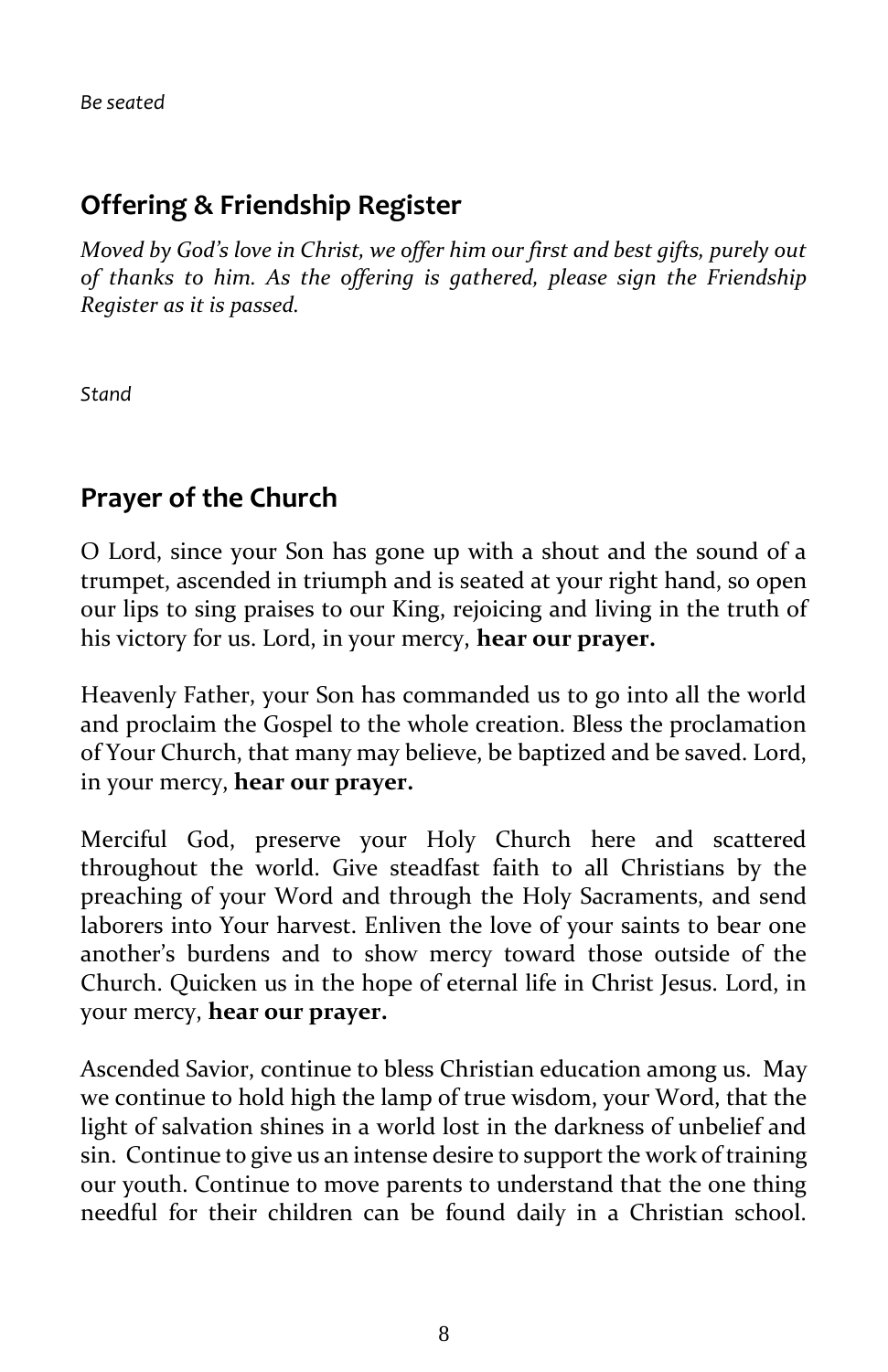Continue to bless us with faithful teachers who will instruct our children in the ways of life and be examples of godly living. Lord, in your mercy, **hear our prayer.**

Father of glory, you raised Your only begotten Son from the dead and established him at your right hand so that we might be part of your household forever. Bless our homes as we await our day of resurrection. Be the companion and consolation of those who live in solitude, strengthen husbands and wives so that their love exemplifies the love between Christ and his Church, and bless parents and children as they gather around your Word. Lord, in Your mercy, **hear our prayer.**

O Lord, heavenly Father, we gratefully remember the sufferings and death of Your dear Son, Jesus Christ, for our salvation. Rejoicing in his victorious resurrection from the dead, we draw strength from his ascension before you, where he ever stands for us as our own High Priest. Gather us together from the ends of the earth to celebrate with all the faithful the marriage feast of the Lamb in his kingdom, which has no end. Graciously receive our prayers, deliver and preserve us, for to you alone we give all glory, honor and worship, Father, Son and Holy Spirit, one God, now and forever. **Amen.** 

# **Lord's Prayer**

**Our Father in heaven, hallowed be your name, your kingdom come, your will be done on earth as in heaven. Give us today our daily bread. Forgive us our sins, as we forgive those who sin against us. Lead us not into temptation, but deliver us from evil. For the kingdom, the power, and the glory are yours now and forever. Amen.**

# **Blessing**

We end the school year the same way that it began: In the name of the Father and of the Son and of the Holy Spirit.

### **Amen.**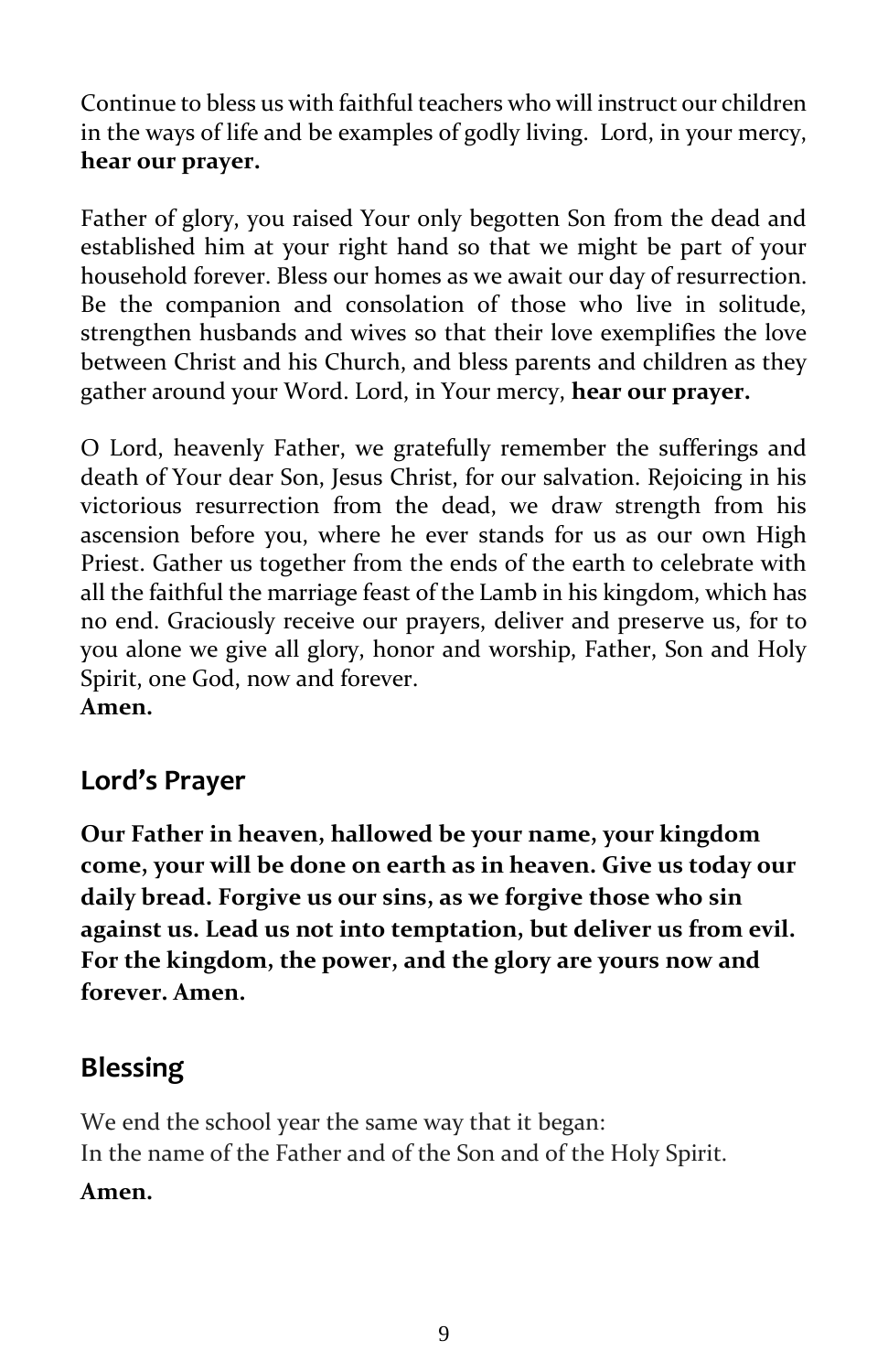### **Closing Hymn**

# **930 Go, My Children, with My Blessing** *CW 930* 1 Go, my children, with my blessing, never alone. Waking, sleeping, I am with you; you are my own. In my love's baptismal river I have made you mine forever. Go, my children, with my blessing, you are my own. 2 Go, my children, sins forgiven, at peace and pure. Here you learned how much I love you, what I can cure. Here you heard my dear Son's story; here you touched him, saw his glory. Go, my children, sins forgiven, at peace and pure. 3 Go, my children, fed and nourished, closer to me; grow in love and love by serving, joyful and free. Here my Spirit's power filled you; here his tender comfort stilled you. Go, my children, fed and nourished, joyful and free. 4 I the Lord will bless and keep you and give you peace; I the Lord will smile upon you and give you peace; I the Lord will be your Father, Savior, Comforter, and Brother. Go, my children; I will keep you and give you peace.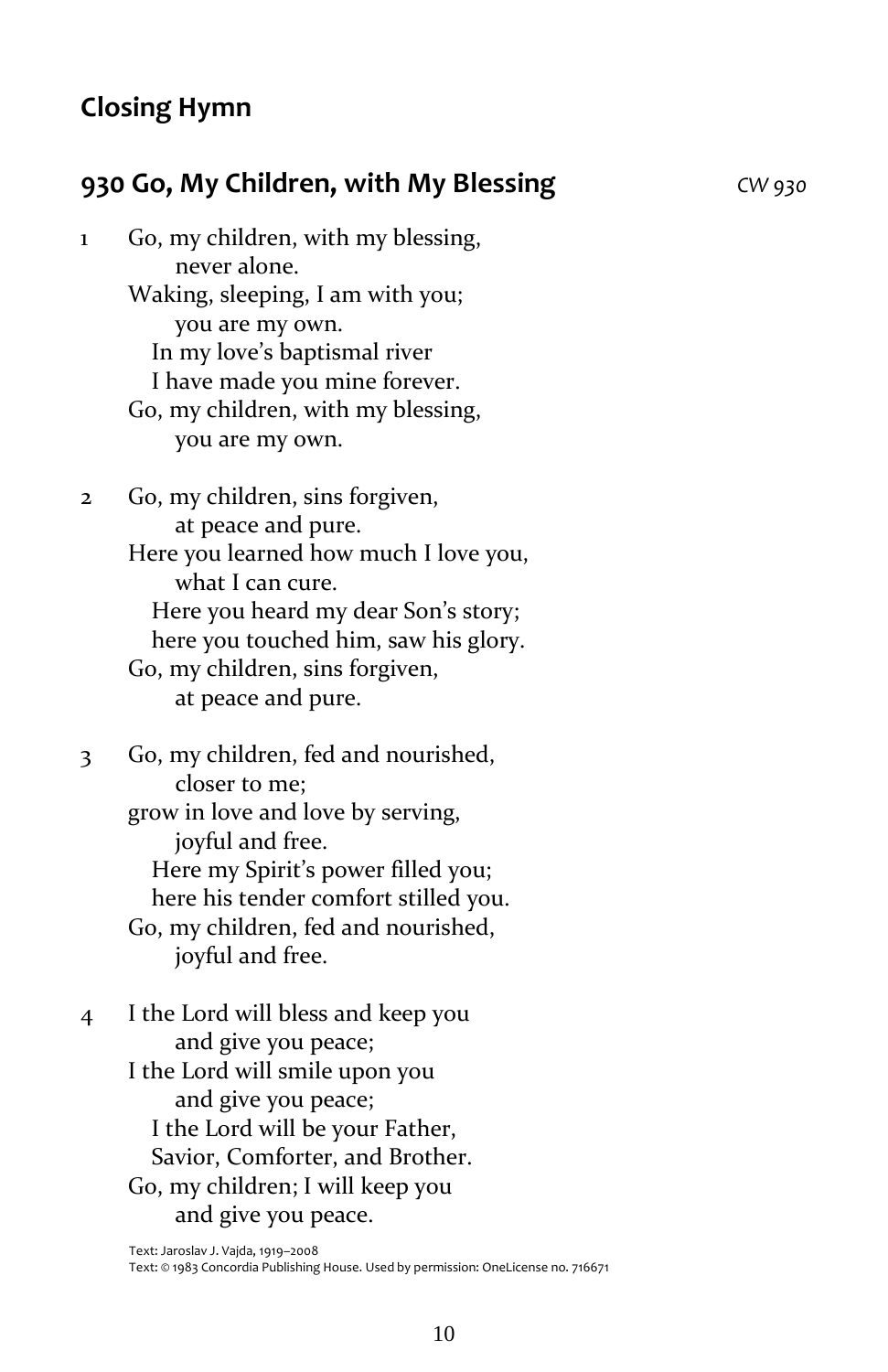# *Thank you for worshiping with us!*

# *Please join us for ice cream in the church basement fellowship room.*

# **We offer special thanks to our volunteers**

There's an incredible amount of behind the scenes work here at Our Savior's Church and School, and almost all of it is done on a volunteer basis. Thank you all for using your time and talents for our good and to God's glory!

# **Serving Today in Our Worship**

Minister – Pastor Jeff Mahnke Organist – Marie Kurth

# **Preservice Piano**

We thank Eliana Screnock and Alli Ruether for using their musical gifts to praise God. Four other piano students played their pieces for our Talent Night on Monday.

# **Acknowledgments**

We thank Thrivent for providing funds for our ice cream social.

Unless otherwise indicated, Scripture quotations are from The Holy Bible, New International Version<sup>®</sup>, NIV<sup>®</sup>. Copyright © 1973, 1978, 1984, 2011 by Biblica, Inc.<sup>™</sup> Used by permission of Zondervan. All rights reserved worldwide.

Software distributed in partnership with Northwestern Publishing House. Created by Christian Worship: Service Builder © 2022 Concordia

Publishing House.